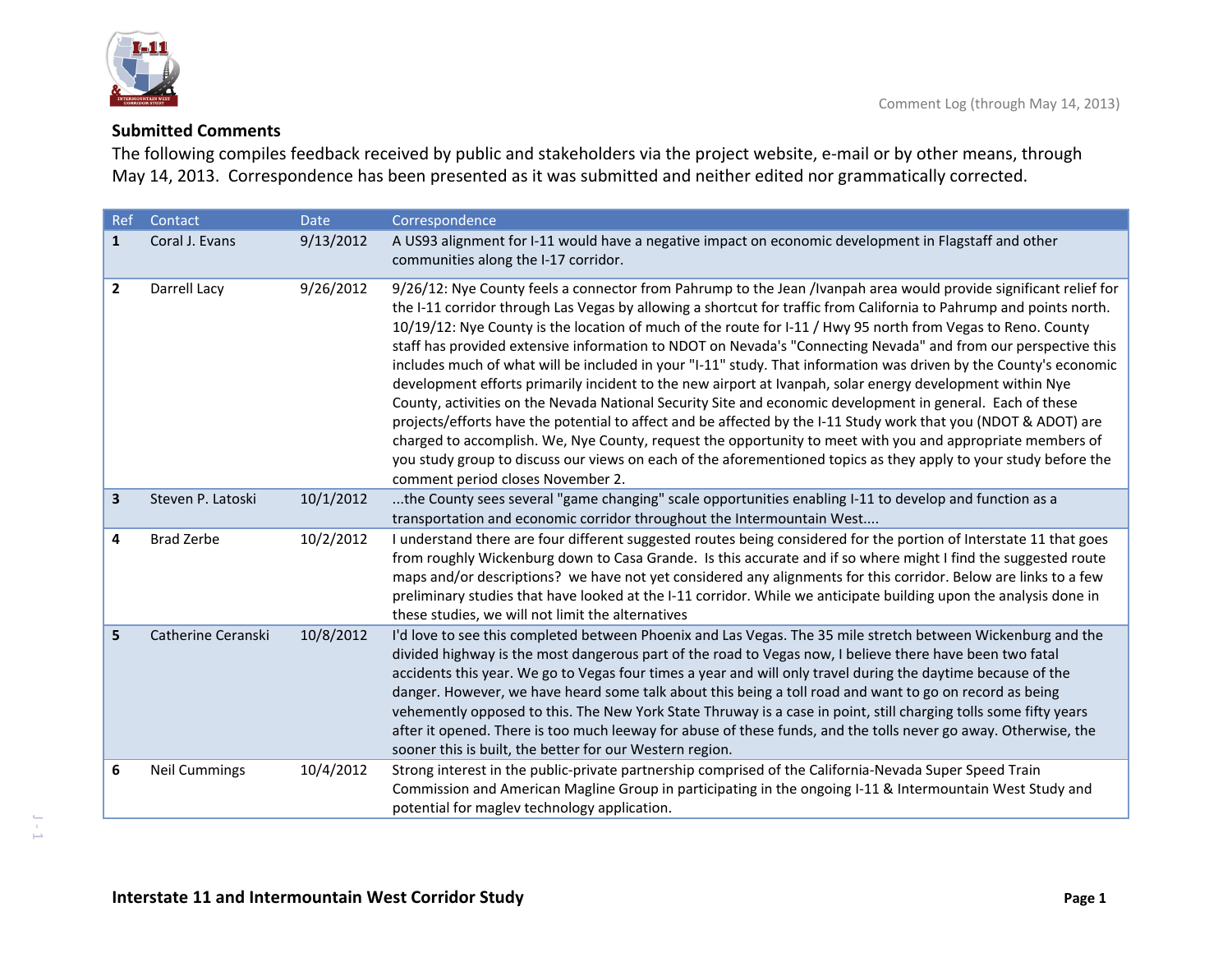

| Ref                     | Contact              | <b>Date</b> | Correspondence                                                                                                                                                                                                                                                                                                                                                                                                                                                                                                                                                                                                                                                                                                                                                                                                                                                                 |
|-------------------------|----------------------|-------------|--------------------------------------------------------------------------------------------------------------------------------------------------------------------------------------------------------------------------------------------------------------------------------------------------------------------------------------------------------------------------------------------------------------------------------------------------------------------------------------------------------------------------------------------------------------------------------------------------------------------------------------------------------------------------------------------------------------------------------------------------------------------------------------------------------------------------------------------------------------------------------|
| $\overline{\mathbf{z}}$ | Lon Berg             | 10/16/2012  | Please keep me in the loop regarding the development of the I-11.                                                                                                                                                                                                                                                                                                                                                                                                                                                                                                                                                                                                                                                                                                                                                                                                              |
| 8                       | Mary A. Hammer       | 10/17/2012  | I am assuming there will be a tax attached to this project to pay for the new interstate. I think the idea is a good<br>one and I would vote in favor of it if Tucson is added to the plans. I think it would be a very direct path with a road<br>that is already there to go directly from Tucson to Las Vegas. It will bypass all the trafic in Phoenix. If it goes<br>through Phoenix they will surely want to redo the Interstates in town. I will be following the plans with interest.                                                                                                                                                                                                                                                                                                                                                                                  |
| 9                       | Chuch Johnson        | 10/16/2012  | Get it done. Let's do it. Great Idea. Be sure to have a good bypass west of Phoenix for those going to/coming<br>from Tucson. Don't spend a 100 years doing studies. Just do it!                                                                                                                                                                                                                                                                                                                                                                                                                                                                                                                                                                                                                                                                                               |
| 10                      | Mary Brady           | 10/16/2012  | I cannot attend either of your scheduled meetings and I would like to see the plans for the location of the<br>proposed I-11.                                                                                                                                                                                                                                                                                                                                                                                                                                                                                                                                                                                                                                                                                                                                                  |
| 11                      | <b>Robert Steely</b> | 10/16/2012  | BY NO MEANS RUN THIS HIWAY THRU ANY PHEONIX SUBURBAN AREA. WE ARE CROWDED ENOUGH. COMPLETE<br>THE 202 ROAD AROUND SOUTH MOUNTAIN ! RUN THIS NEW HYWAY 11 THRU NTHE RURAL AREA OF AZ. THE NEW<br>ROAD # 11 S OF NO USE IF ANY PORTION COMES CLOSE TO THE SURBURBAN PHOENIX AZ. WE ARE CROWDED<br>ENOUGH. PLEASE. SHOW THR PROPOSED HYWAY PLANS YOU ALREADY HAVE ON THE BOARD. THATS WHAT WE<br>LAY PEOPLE WANT TO LOOK AT!                                                                                                                                                                                                                                                                                                                                                                                                                                                      |
| 12                      | Sheri Robb           | 10/17/2012  | As someone who travels several times a year to Las Vegas from North Phoenix, this highway can't come soon<br>enough. The drive to NV is so dangerous as it stands. Coming head on with 18 wheelers 2 feet from you on hilly,<br>windy roads makes for quite a scary experience. I have witnessed dozens of near-misses by inexperienced drivers<br>attempting to pass in the opposite lanes to go around slower moving vehicles. I've never seen a stretch of<br>roadway covered with so many makeshift crosses in remembrance of their loved ones who died just trying to get<br>from point a to point b. In addition, all the stop and go driving through Wickenburg and the area just north of the<br>Hoover dam is time consuming and wasteful. Let's get this highway built, save commuters time and make the<br>highway a safe, scenic experience for everyone involved. |
| 13                      | <b>Bill Cole</b>     | 10/17/2012  | I fully support the Interstate 11 project. I regularly travel between Las Vegas and Phoenix and see the need for the<br>completion of this project. I can only see positive things coming from the completion of this project.                                                                                                                                                                                                                                                                                                                                                                                                                                                                                                                                                                                                                                                 |
| 14                      | Tom Tieman           | 10/17/2012  | I favor this completely and think it is years behind, thanks for your time/effort.                                                                                                                                                                                                                                                                                                                                                                                                                                                                                                                                                                                                                                                                                                                                                                                             |
| 15                      | <b>Greg Spence</b>   | 10/17/2012  | Please consider the amount of electricity needed for recharging electric vehicles along the proposed I-11<br>interstate.                                                                                                                                                                                                                                                                                                                                                                                                                                                                                                                                                                                                                                                                                                                                                       |
| 16                      | Larry Robidoux       | 10/17/2012  | I just read about a public meeting being held in Phoenix this month. I would like to know if there is any other<br>information available besides the links on this page that we can read before the meeting. We have been here in<br>Arizona for a number of years and have made numerous trips to Las Vegas and have always thought there should<br>be a better way to go north and south. Even a couple of trips to Canada would have been easier if this road was<br>there. I know it's something that is just in the preliminary process but I think in the long term this would be a great<br>addition to all the states it would be going thru.                                                                                                                                                                                                                          |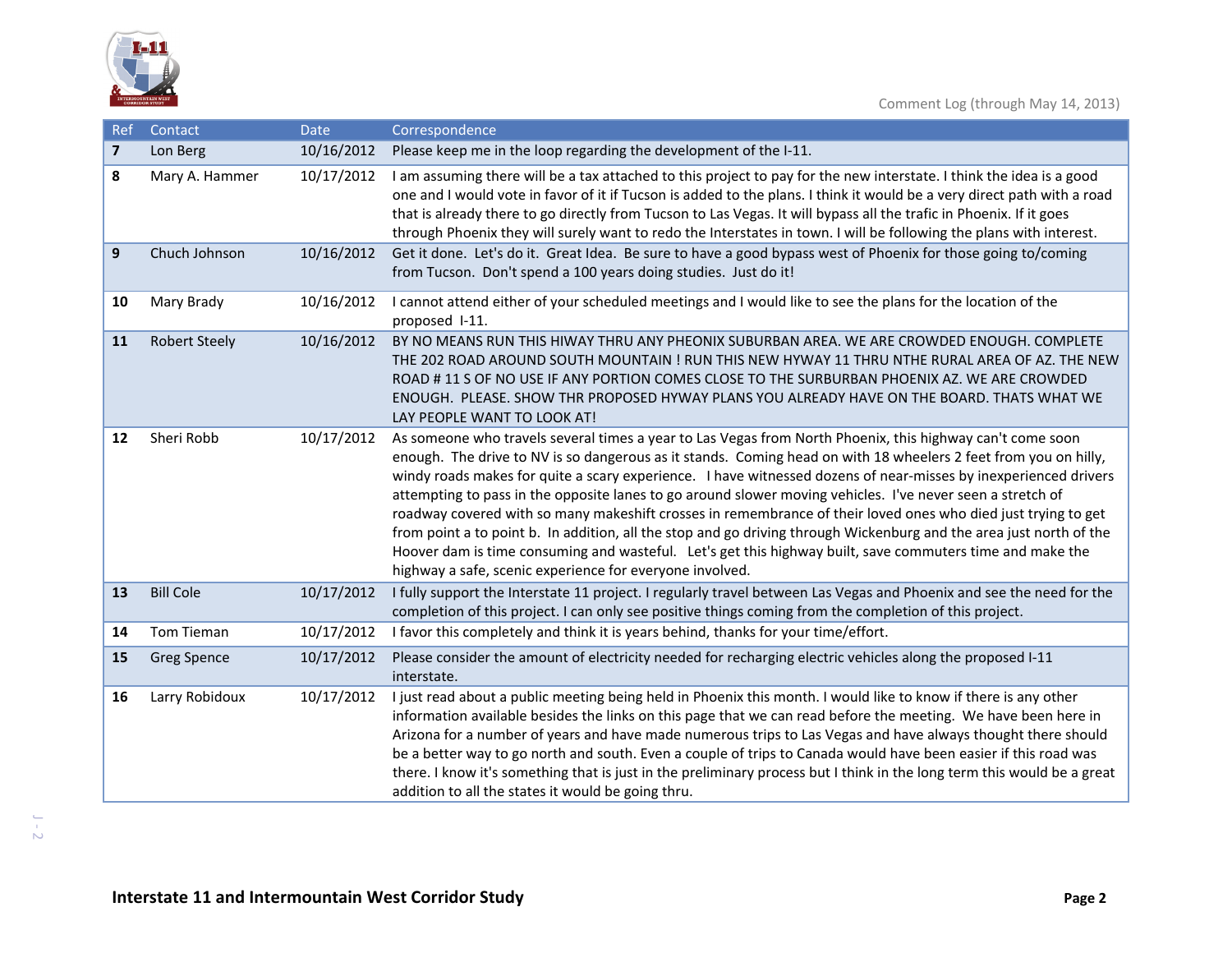

| <b>Ref</b> | Contact               | Date       | Correspondence                                                                                                                                                                                                                                                                                                                                                                                                                                                                                                                                                                                                                                                                                                                                                                                                                                                                                                                                                                                                                                                                                                                                                                                                                                                                                                                                                                                                                                                                                                                                                                                                                                                                                                                                                                                 |
|------------|-----------------------|------------|------------------------------------------------------------------------------------------------------------------------------------------------------------------------------------------------------------------------------------------------------------------------------------------------------------------------------------------------------------------------------------------------------------------------------------------------------------------------------------------------------------------------------------------------------------------------------------------------------------------------------------------------------------------------------------------------------------------------------------------------------------------------------------------------------------------------------------------------------------------------------------------------------------------------------------------------------------------------------------------------------------------------------------------------------------------------------------------------------------------------------------------------------------------------------------------------------------------------------------------------------------------------------------------------------------------------------------------------------------------------------------------------------------------------------------------------------------------------------------------------------------------------------------------------------------------------------------------------------------------------------------------------------------------------------------------------------------------------------------------------------------------------------------------------|
| 17         | <b>Richard Spotts</b> | 10/17/2012 | I think that this study should include the potential for high-speed rail (with vehicle carriers) which would likely be<br>much cheaper to build, more energy efficient, and pose fewer adverse environmental effects and land use<br>conflicts. The potential for high-speed rail is already being studied between Las Vegas and Los Angeles, and<br>between other major cities in California. High-speed rail has already been proven to be safe and efficient in Europe<br>and Japan. Indeed, I know people who have had very positive experiences using high speed rail in both Japan and<br>Europe. It is time that we recognize the compelling need to change our transportation planning and options. We<br>must not remain stuck in the past, but rather embrace the future. Please be "smart from the start" with this<br>corridor planning to ensure future transportation that is economically and environmentally sound, and which has<br>the smallest possible footprint on the landscape. Too much of our beautiful landscape is already paved over.                                                                                                                                                                                                                                                                                                                                                                                                                                                                                                                                                                                                                                                                                                                              |
| 18         | David McGhee          | 10/18/2012 | We are looking forward to having more information. We drive from Phoenix to Las Vegas regularly and would like<br>to improve the route for time and safety, but does this acheive our objectives?                                                                                                                                                                                                                                                                                                                                                                                                                                                                                                                                                                                                                                                                                                                                                                                                                                                                                                                                                                                                                                                                                                                                                                                                                                                                                                                                                                                                                                                                                                                                                                                              |
| 19         | <b>Stuart Martin</b>  | 10/19/2012 | We're totally behind I-11, and how this infrastructure project will improve Nevada. Attached excerpt from a SNALS<br>presentation I'll be delivering at next Wed. evening which profiles the I-11 project an example of a Bold Nevada<br>Initiative - Holman's Nev Initiative-Holman's NevBIM                                                                                                                                                                                                                                                                                                                                                                                                                                                                                                                                                                                                                                                                                                                                                                                                                                                                                                                                                                                                                                                                                                                                                                                                                                                                                                                                                                                                                                                                                                  |
| 20         | Ross L. Tennison      | 10/8/2012  | I remember when US 93 was a windy two lane death trap of a highway. Since at least the year 2000, Arizona has<br>upgraded it nicely. Better than some interstates. This is a sorely needed route to be built. I do not agree however<br>with the city of Boulder City, NV and how they attack the truck drivers. They forget that US 93 was there long<br>before any of these people were. Truck drivers need this route free of tolls and other bothers. All too often it is the<br>truck driver that gets harangued. For example, when the Pat Tillman bridge first opened, these people wanted<br>trucks to continue to go through Lauglin. Another hour to the already long trip in their day. They have been wholly<br>unreasonable, and are using class warfare aginst the working class, truck drivers etc, to make sure their "lifestyle"<br>isn't interrupted. I believe this corridor should completely bypass Boulder City, Nevada and should leave this town<br>in the dust bin of history where it belongs. Also, the ideas to toll the highway is abhorrent. We live in the west,<br>wide open ranges etc. We are not California, or the midwest. Leave the freeways, free. Trying to mimick other<br>states will only harm Nevada and Arizona's tourism and the purpose of this corridor. Once a highway is tolled, the<br>tolls are never taken down. Also, if this new highway is tolled, then trucks will use highway 93 still as this is a<br>primary physical route. Banning trucks if this highway is tolled is ridiculous and a bad idea. This highway will link<br>the two principal cities, Phoenix and Las Vegas. Making more expense to engage in commerce is also a bad idea.<br>This highway will bring so much to the region, we should be grateful for the idea. |
| 21         | <b>Gary Powell</b>    | 10/17/2012 | I can see the potential of I-11 coming through California some day via Reno-Susuanville/US395. This<br>communication, including any attachments, may contain confidential information and is intended only for the<br>individual or entity to whom it is addressed. Any review, dissemination or copying of this communication by<br>anyone other than the intended recipient is strictly prohibited. If you are not the intended recipient, please<br>contact the sender by reply e-mail and delete all copies of the original message.                                                                                                                                                                                                                                                                                                                                                                                                                                                                                                                                                                                                                                                                                                                                                                                                                                                                                                                                                                                                                                                                                                                                                                                                                                                       |
| 22         | Jim Rispante          | 10/17/2012 | Do you have actual mapping of these routes?                                                                                                                                                                                                                                                                                                                                                                                                                                                                                                                                                                                                                                                                                                                                                                                                                                                                                                                                                                                                                                                                                                                                                                                                                                                                                                                                                                                                                                                                                                                                                                                                                                                                                                                                                    |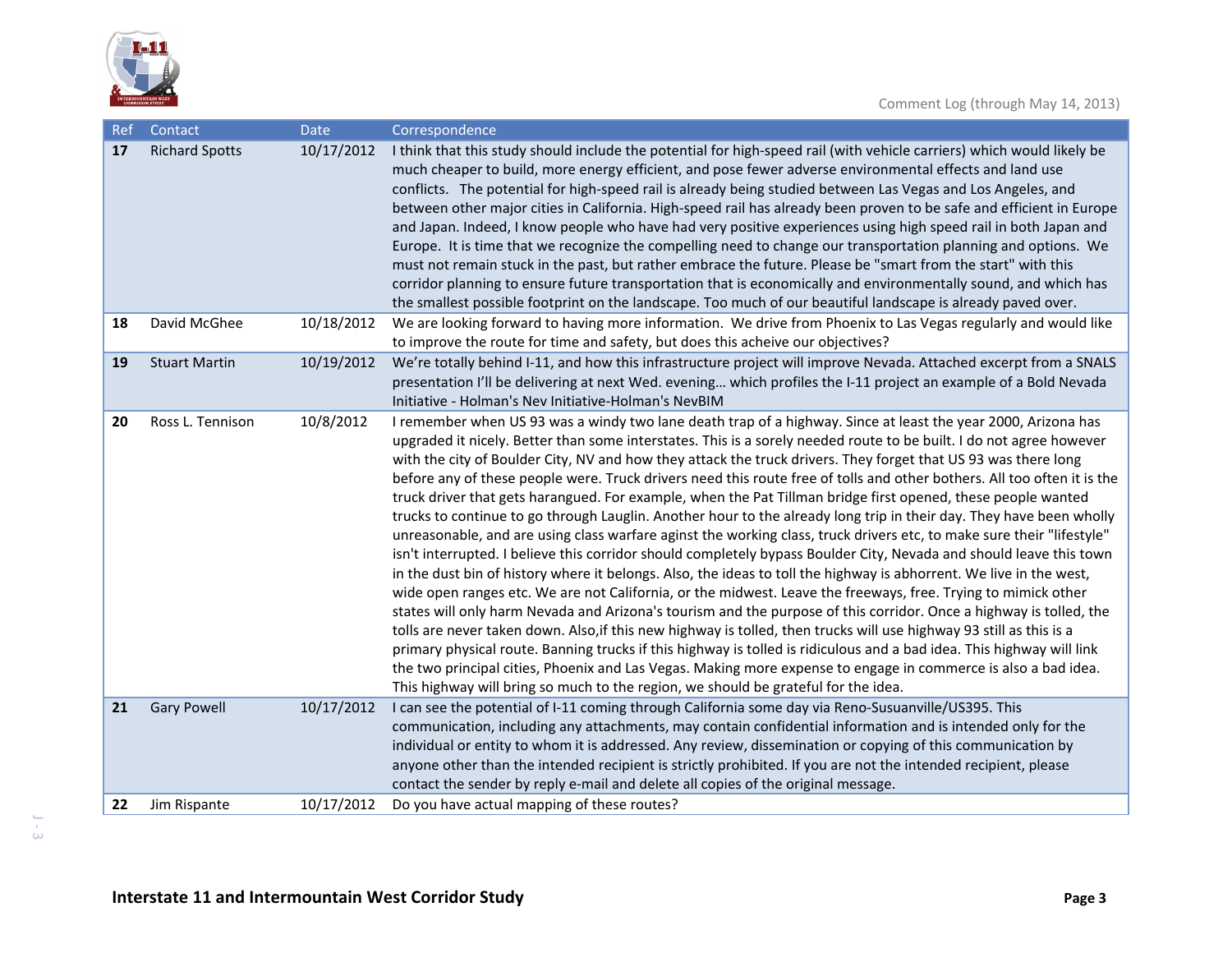

| Ref | Contact              | Date       | Correspondence                                                                                                                                                                                                                                                                                                                                                                                                                                                                                                                                                                                                                                                                                                                              |
|-----|----------------------|------------|---------------------------------------------------------------------------------------------------------------------------------------------------------------------------------------------------------------------------------------------------------------------------------------------------------------------------------------------------------------------------------------------------------------------------------------------------------------------------------------------------------------------------------------------------------------------------------------------------------------------------------------------------------------------------------------------------------------------------------------------|
| 23  | Joan Lima            | 10/17/2012 | Our family lives in Las Vegas and our oldest son is a student at Arizona State University in Tempe. An interstate<br>highway between Las Vegas and Phoenix would be a positive change for the better. It would be more cost<br>effective to drive between the two cities, save time and be safer. You can't finish this fast enough! Thank you. -<br>Joan Lima, Las Vegas NV.                                                                                                                                                                                                                                                                                                                                                               |
| 24  | Dean Elliott         | 10/17/2012 | I feel this is must do project. I have lived in Las Vegas for over 25 years and the drive to Phoenix is dangerous. This<br>would increase business for both metro areas.                                                                                                                                                                                                                                                                                                                                                                                                                                                                                                                                                                    |
| 25  | Murray J. McClelland | 10/17/2012 | I just turned 60 years old and as a young kid watched I 15 being built from LA to SLC as my family traveled to<br>Jackson, WY every summer. The Virgin River Canyon was a big deal for me when it FINALLY opened I have always<br>thought that the missing link between I 10 and I 40 on up to I 15 was just bad planning. I am the President of the<br>Pearce/Sunsites Chamber of Commerce (AZ)and have already forwarded ADOT's email notification of the October<br>23rd meeting in Phoenix to all of our members and other business interests in NV, AZ,CA and UT. I am a former RE<br>Broker from Las Vegas now semi retired here in SE AZ. I would love to be a part of this endeavor, please let me<br>know how I could participate. |
| 26  | Robert E. Lee        | 10/18/2012 | One of our United States Senators, Harry Reid, is the Majority Leader. He needs to take advantage of that powerful<br>position, in a positive way, to push hard for Congressional action on getting Interstate 11 moving -- pun intended.<br>Senator Reid could begin by having I-515 from Las Vegas down to Henderson designated as I-11, as the first step.<br>But that's the easiest part. He then needs to see this effort through, working with all relevant parties in both<br>houses of Congress, The White House, the Nevada and Arizona state departments of transportation, other state<br>and local officials, and more, to get Interstate 11 going!                                                                             |
| 27  | Jack Lorbeer         | 10/18/2012 | I was formally the Planning Manager for the Regional Transportation Commission in Reno/Sparks Nevada and I<br>know I met Sondra on several occasions and I think I met you too Michael. I am now the Transportation Planning<br>Division Manager for Maricopa County here in Phoenix, and was sent this website by my staff. I just want to wish<br>you success on your study. While an ADOT study, if there is anything my staff can ever be a help with feel free to<br>contact me.                                                                                                                                                                                                                                                       |
| 28  | Ruben Henderson      | 10/18/2012 | Stop building freeways all you create more traffic and make me a train/and trains.                                                                                                                                                                                                                                                                                                                                                                                                                                                                                                                                                                                                                                                          |
| 29  | Paula Egan           | 10/18/2012 | I would like to be kept informed of any progress with this Interstate Highway.                                                                                                                                                                                                                                                                                                                                                                                                                                                                                                                                                                                                                                                              |
| 30  | <b>Brad Campbell</b> | 10/18/2012 | I just learned about this project idea on the news. Persoanlly, I think it would be a huge waste of money. There is<br>already a route between the two cities - I travel it a number of times a year. There is never enough traffic, in my<br>opinion, to warrant a project of this magnitude. Thankyou for your time.                                                                                                                                                                                                                                                                                                                                                                                                                      |
| 31  | Gail Golden          | 10/21/2012 | I would like to know if you are accounting for the fact that I-11 would become a perfect corridor for drug traffic<br>between Phoenix and LV; then later from Mexico to Canada ?? Will there be law enforcement protections on the<br>route?                                                                                                                                                                                                                                                                                                                                                                                                                                                                                                |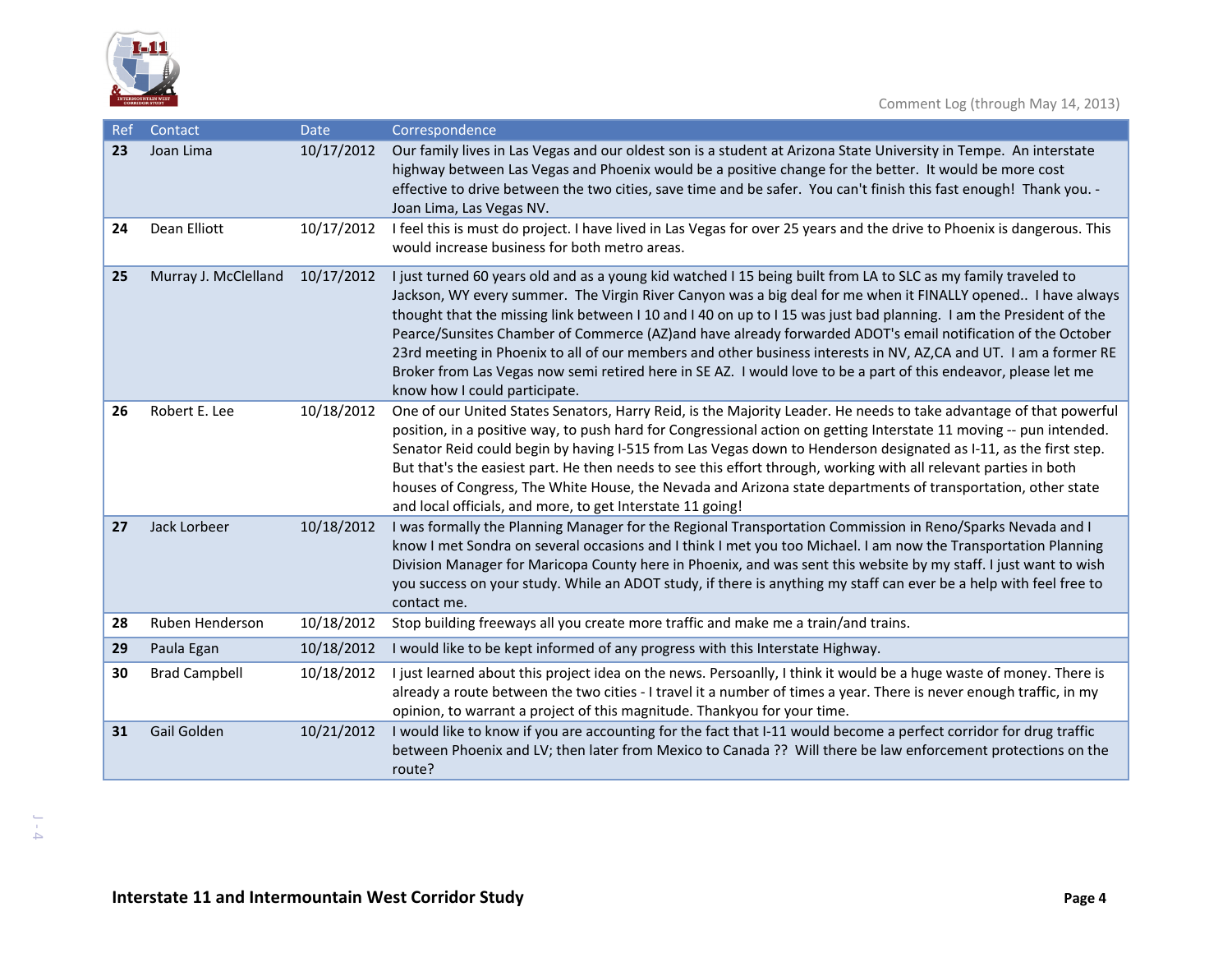

| Ref | Contact              | Date       | Correspondence                                                                                                                                                                                                                                                                                                                                                                                                                                                                                                                                                                                                                                                                                                                                                                                                                                                                                                                                                                                                                           |
|-----|----------------------|------------|------------------------------------------------------------------------------------------------------------------------------------------------------------------------------------------------------------------------------------------------------------------------------------------------------------------------------------------------------------------------------------------------------------------------------------------------------------------------------------------------------------------------------------------------------------------------------------------------------------------------------------------------------------------------------------------------------------------------------------------------------------------------------------------------------------------------------------------------------------------------------------------------------------------------------------------------------------------------------------------------------------------------------------------|
| 32  | Al Lammers           | 10/21/2012 | We need to move forward into the future. We already have the highways between Phoenix and Las Vegas and<br>they have improved dramatically over the last 2-3 years. Keep those improvements going, but shift gears to High<br>Speed Electric Train. Reduce pollution and increase commerce/tourism- the things we should be focused on. Train<br>would be fast, cheap and fun. Imagine a train with a family car(large screen entertainment/lunch served), a<br>business car(private cubes for meetings and fully internet/communication service), freight cars and a party car to<br>get the party started early (Bar, food, sports screens everywhere and entertainment). Phoenix to Vegas in 2-3<br>hours?????? Same idea as the high speed train from Phoenix to Tucson except more exciting! And what about<br>High Speed train to Disneyland??? Something to consider! Especially as an alternative to another highway that will<br>still have safety, pollution and high cost issues. Lets get moving and stop polluting! Thanks! |
| 33  | <b>Graham Kettle</b> | 10/21/2012 | MY major concern is that you have your priorities wrong. Before 1-11 is considered there is an urgent need to<br>upgarde 1-17 from Anthem to Flagstaff. This road is iin a poor state of epair and there is an urgent need to widen<br>to 3 lanes in direction as a minimum. It could be that an improved 1-17 to Flagstaff with an extension from there to<br>Las Vegas would be he most cost effective and practical solution.                                                                                                                                                                                                                                                                                                                                                                                                                                                                                                                                                                                                         |
| 34  | Kyle Robinson        | 10/21/2012 | I support the I-11 corridor proposal. I recommend the corridor include provisions for rail transport as that is the<br>most efficient and environmental friendly method of moving freight and material. I also recommend passenger rail<br>capability for the corridor.                                                                                                                                                                                                                                                                                                                                                                                                                                                                                                                                                                                                                                                                                                                                                                  |
| 35  | Unknown              | 10/23/2012 | If there is no federal money for this project and the citizens of Arizona have not formed any groups in support of a<br>new Interstate, where is the demand? If the proposed I-11 becomes a Toll Road, is the preference of this<br>committee to create a public-private toll road which would require the state to sell or lease land to a private<br>company?                                                                                                                                                                                                                                                                                                                                                                                                                                                                                                                                                                                                                                                                          |
| 36  | <b>Michael Stone</b> | 10/19/2012 | I don't drive to Phoenix that often, but I have recently driven from Las Vegas to Seattle a couple of times, and there<br>are no good routes that don't detour through Utah. I'd like to see I-11 traverse the route between Las Vegas and<br>Twin Falls, Idaho. There are few services along that route, and once we were delayed when the road was washed<br>out by flash flooding. For that matter how about an Interstate from Las Vegas to Reno.                                                                                                                                                                                                                                                                                                                                                                                                                                                                                                                                                                                    |
| 37  | Irene Kovala         | 10/15/2012 | I am writing to express support of the 1-11 Corridor project. The vision of the 1-11<br>Corridor to establish a transportation network through western Arizona and<br>Nevada will directly address the efforts (and challenges!) Glendale Community<br>College has in embracing towns such as Wickenburg and Wittman by bringing<br>access to affordable higher education to more remote communities. This<br>intermountain connection aligns directly with Glendale Community College's mission and vision to provide<br>innovative, quality, learning experiences for all members of the community. I am pleased to support this incredibly<br>beneficial and vital effort on behalf of Glendale Community College as well as Maricopa County Community<br>College District.                                                                                                                                                                                                                                                           |
| 38  | David Jarnagin       | 10/24/2012 | I'm most interested in the alignment and impact with the West Valley component of this proposal!                                                                                                                                                                                                                                                                                                                                                                                                                                                                                                                                                                                                                                                                                                                                                                                                                                                                                                                                         |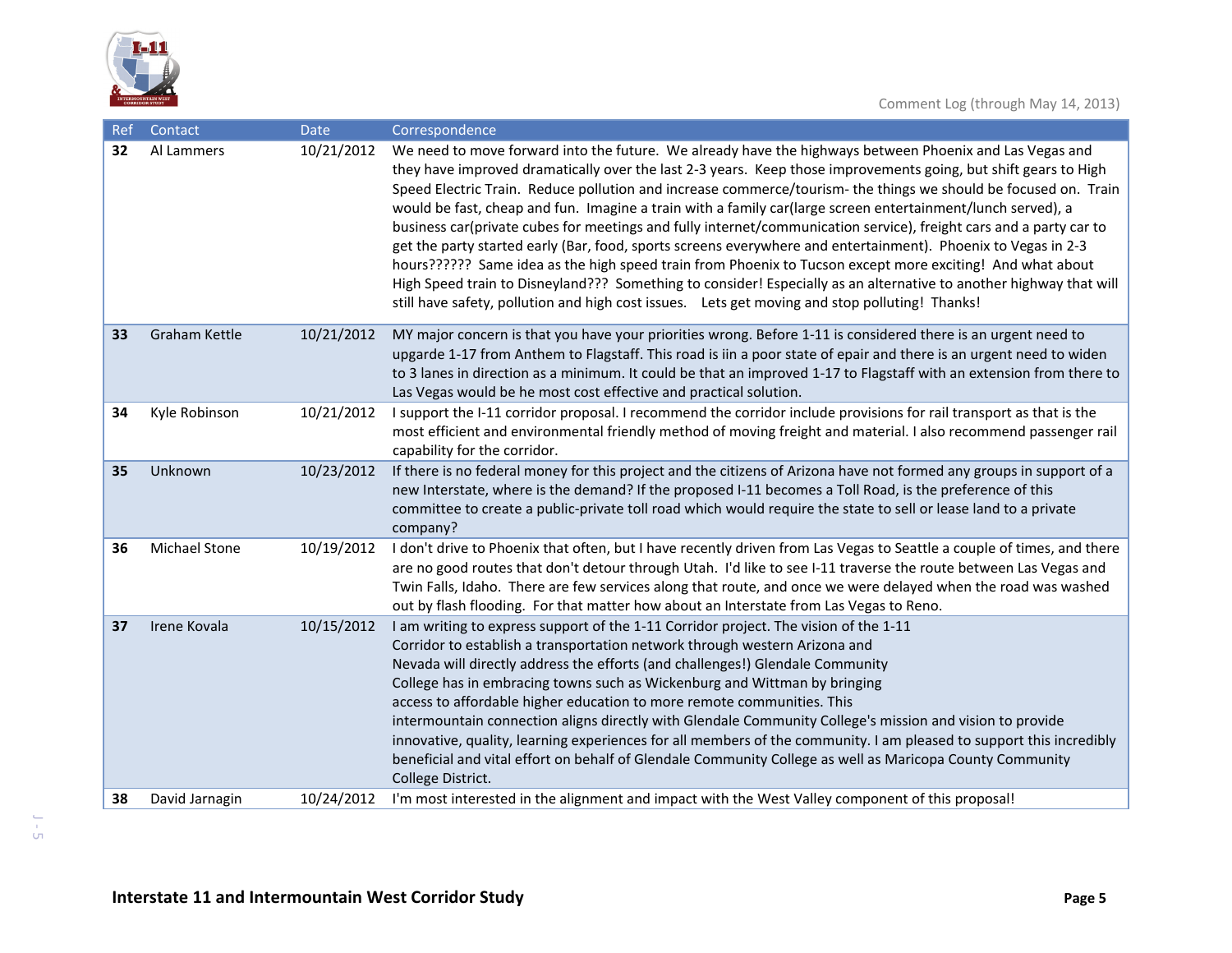

| Ref | Contact               | <b>Date</b> | Correspondence                                                                                                                                                                                                                                                                                                                                                                                                                                                                                                                                                                                                                                                                                                                                                                                                                                                                                                                                                                                                                                                                                                                                                                                                                                                                                                                                                                                                                                                                                                                                                                                                                                                                                                                                                                                                                                                                                                      |
|-----|-----------------------|-------------|---------------------------------------------------------------------------------------------------------------------------------------------------------------------------------------------------------------------------------------------------------------------------------------------------------------------------------------------------------------------------------------------------------------------------------------------------------------------------------------------------------------------------------------------------------------------------------------------------------------------------------------------------------------------------------------------------------------------------------------------------------------------------------------------------------------------------------------------------------------------------------------------------------------------------------------------------------------------------------------------------------------------------------------------------------------------------------------------------------------------------------------------------------------------------------------------------------------------------------------------------------------------------------------------------------------------------------------------------------------------------------------------------------------------------------------------------------------------------------------------------------------------------------------------------------------------------------------------------------------------------------------------------------------------------------------------------------------------------------------------------------------------------------------------------------------------------------------------------------------------------------------------------------------------|
| 39  | Sayeed Hani           | 10/24/2012  | On future I-II project I hope that we include rail road as means of transportation also, if we can use electricity for<br>fuel on the rail system we will reduce carbon emissions in a large scale it well be very environmental friendly and<br>cost effective way of transportations. It will help people and tourist to have a third option and be able to travel by<br>trains instated of cars or Airplanes, I like to call the new railroad system USstare or Weststare just like the<br>European country have their Eurostar we like to have our USstare.                                                                                                                                                                                                                                                                                                                                                                                                                                                                                                                                                                                                                                                                                                                                                                                                                                                                                                                                                                                                                                                                                                                                                                                                                                                                                                                                                     |
| 40  | <b>Rick Gutierrez</b> | 10/24/2012  | The most recent pictures from Mars make me wonder what might have happened how water may have been lost<br>in areas where it appeared to be rivers at some time. Time will only tellIt seems reasonable for us to look for the<br>future on how we can sustain our water needs due to climate change and growing population in the West. For<br>most of us who have decided to build a home, there comes a time that we are faced to have some home additions.<br>And this is exactly what we need now. We need more resources to sustain the growing needs due to population<br>growth as well as maintain the needs for vegetation, wildlife, agriculture and energy. (see attachment)                                                                                                                                                                                                                                                                                                                                                                                                                                                                                                                                                                                                                                                                                                                                                                                                                                                                                                                                                                                                                                                                                                                                                                                                                            |
| 41  | <b>Michael Mosley</b> | 10/16/2012  | I am interested in following the progress of I-11 and getting involved as needed. I am an AZ native and living and<br>working in Las Vegas now. My family and I make the trip between Phoenix and Las Vegas quite often. What an<br>exciting project! I would love to be involved.                                                                                                                                                                                                                                                                                                                                                                                                                                                                                                                                                                                                                                                                                                                                                                                                                                                                                                                                                                                                                                                                                                                                                                                                                                                                                                                                                                                                                                                                                                                                                                                                                                  |
| 42  | John Jones            | 10/29/2012  | OPPORTUNITES: A modern information and transportation corridor will tie together two of the fastest growing<br>regions in the southwest. The economies of Nevada and Arizona will undergo a significant transformation in the<br>coming decades. Providing faster surface transportation between the regions will allow for increases in<br>international and long range airline travel for businesses and tourists to Phoenix and Las Vegas. Constructing fiber<br>optic connections between the regions will ensure additional capacity for future financial and business<br>transactions. Planning for rail connections between the cities would also facilitate additional logistic centers and<br>connect both cites to global markets. Upgrading the existing BNSF subdivision from Williams to Wickenburg would<br>be an enormous undertaking. The construction of a new rail line from the BNSF Transcon line east of Kingman<br>adjacent to a new highway may be more cost effective and result in higher freight rail speeds than the "Peavine"<br>currently affords. TRANSPORTATION COMPONENTS: Freight and passenger rail / Divided highway with truck lanes<br>on grade. Fiber optics / High Voltage Electric transmission lines for green energy - solar, wind, solar thermal etc.Oil<br>and gas transmission lines. SUCCESS: Increase in GDP for both regions. Increase in employment. Increase in<br>assessed valuation. Increase in tourism. Competition and stabilization of energy and data costs. Increased travel by<br>surface transportation between Phoenix and Las Vegas. Stabilization of air fares between the cities. Competitive<br>truck freight rail rates to and from West Coast ports. Diversity in the economies of the SW - more manufacturing.<br>CHALLENGES: Political will. Financing. Vision or the lack of by voters in both states. Finding champions for the<br>Corridor. |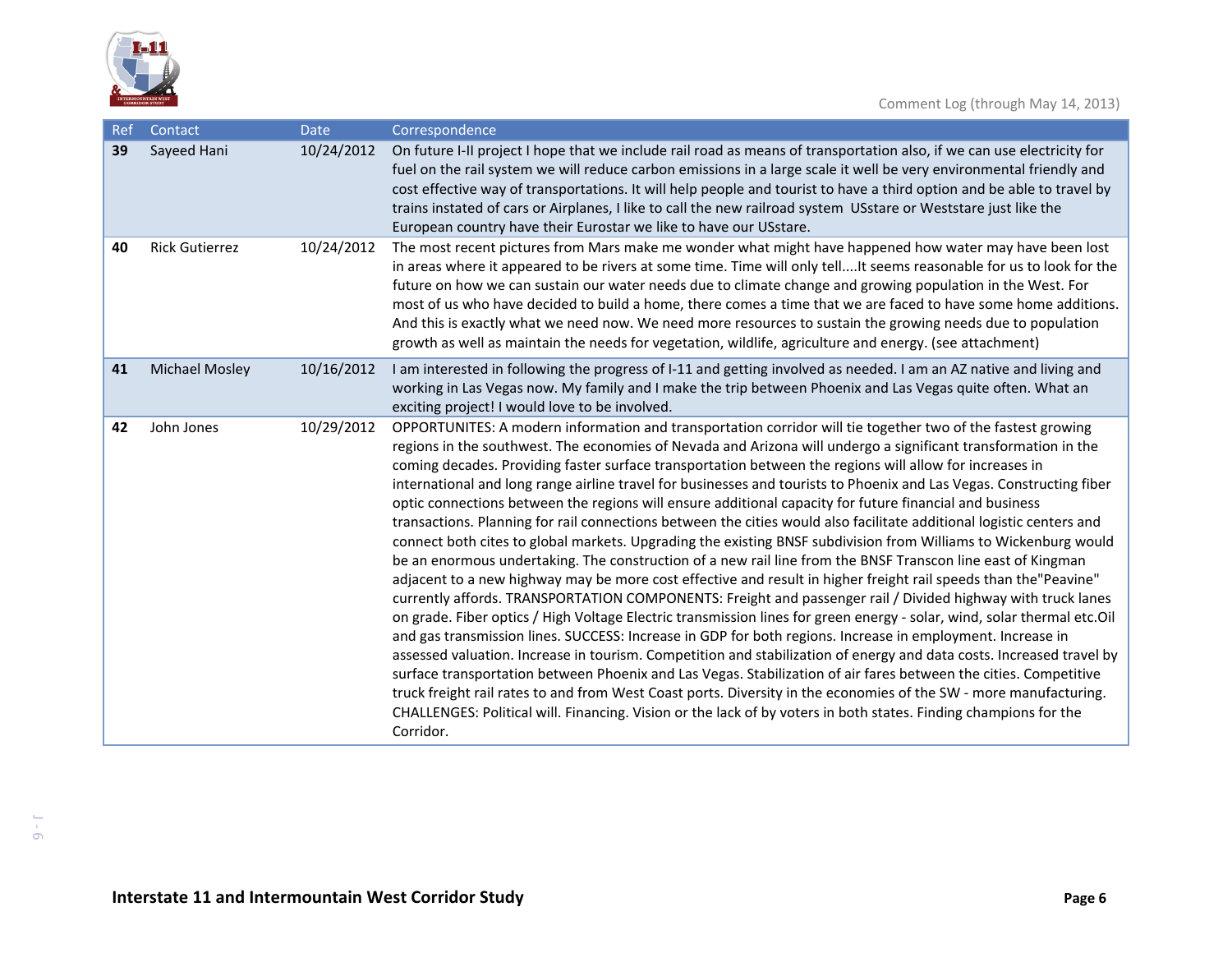

| Ref | Contact              | <b>Date</b> | Correspondence                                                                                                                                                                                                                                                                                                                                                                                                                                                                                                                                                                                                                                                                                                                                                                                                                                                                                                                                                                                                                                                                                                                                                                                                                                                                                                                                                                                                                                                                                                                                                                                                                                                                                                                                                                                                                    |
|-----|----------------------|-------------|-----------------------------------------------------------------------------------------------------------------------------------------------------------------------------------------------------------------------------------------------------------------------------------------------------------------------------------------------------------------------------------------------------------------------------------------------------------------------------------------------------------------------------------------------------------------------------------------------------------------------------------------------------------------------------------------------------------------------------------------------------------------------------------------------------------------------------------------------------------------------------------------------------------------------------------------------------------------------------------------------------------------------------------------------------------------------------------------------------------------------------------------------------------------------------------------------------------------------------------------------------------------------------------------------------------------------------------------------------------------------------------------------------------------------------------------------------------------------------------------------------------------------------------------------------------------------------------------------------------------------------------------------------------------------------------------------------------------------------------------------------------------------------------------------------------------------------------|
| 43  | <b>Marvin Small</b>  | 10/24/2012  | 1. In my opinion as a citizen, The corridor should be several hundred feet wide to allow for other modes and<br>utilities any of which may deviate from the corridor ad various points. 2. The NB and SB directional roadways<br>should be a minimum of 300 feet apart to allow for tolling, terrain, and crossover or U-turning traffic (Michigan<br>Lefts). 3. The corridor should pass about 10 miles from any city or major highway so as not needing to deal with<br>existing access, but close enough to services as needed. 4. Utilities needing security need double fencing for thier<br>protection and component storage. 5. Naturally, the highway design speed (>85 mph) needs to somewhat mimic<br>that for any high-speed rail envisioned with flat curves horizonatlly and superelevation of up to 10%. 6. 12 foot<br>uncurbed shoulders on both edges of each roadway and protection from any potential rockfalls. 7. Planning for<br>occasional scenic pullouts to relieve driver boredom through the Joshuas, rivers and mountains on each side (right<br>angle reentries or crossovers from a stop cannot be alllowed.<br>8. Make the wildlife stay out and go around. Plan for it and they will adapt. 9. Treat the utilities as minor players,<br>telling them to provide their requirements and then get out of the way, or else they will relinquish their chance<br>and it will be provided to another. 10. Provide very few entry or exit opportunities, >25 miles between them. 11.<br>Solicit donations of R/W. I think you might find quite a few. 12. Take your work seriously. Very few people get the<br>chance to start with a clean slate to plan an endeavor having so much future impact on so many people. Invent<br>your own design menu of Standard Treatments early; then solicit comment. |
| 44  | <b>Richard Somes</b> | 10/25/2012  | I am a resident of Southern Arizona. My wife and I travel at least once a year to Las Vegas and also to Laughlin.<br>The US 93 corridor is our preferred route, being the shortest and the least congested. The problem with the<br>current right of way is that is difficult to access, and almost devoid of services between Wickenburg and the I-40<br>junction. The conversion of this corridor to an Interstate Highway would presumably mitigate these problems<br>yielding a safer and more comfortable trip. From my viewpoint access to I-11 should be made easily available from<br>I-8 via AZ85. The current I-8/AZ85 bypass around Phoenix is extremely attractive when bound from Southern<br>Arizona for points west along I-10. It would be a benefit to capitalize on this route when bound for Nevada as well.<br>In considering extension of the I-11 corridor south of Phoenix to the Mexican border, I think that the AZ85 corridor<br>should be considered.                                                                                                                                                                                                                                                                                                                                                                                                                                                                                                                                                                                                                                                                                                                                                                                                                                                  |
| 45  | W.T. Gilmore         | 10/25/2012  | No Toll Roads In Arizona.                                                                                                                                                                                                                                                                                                                                                                                                                                                                                                                                                                                                                                                                                                                                                                                                                                                                                                                                                                                                                                                                                                                                                                                                                                                                                                                                                                                                                                                                                                                                                                                                                                                                                                                                                                                                         |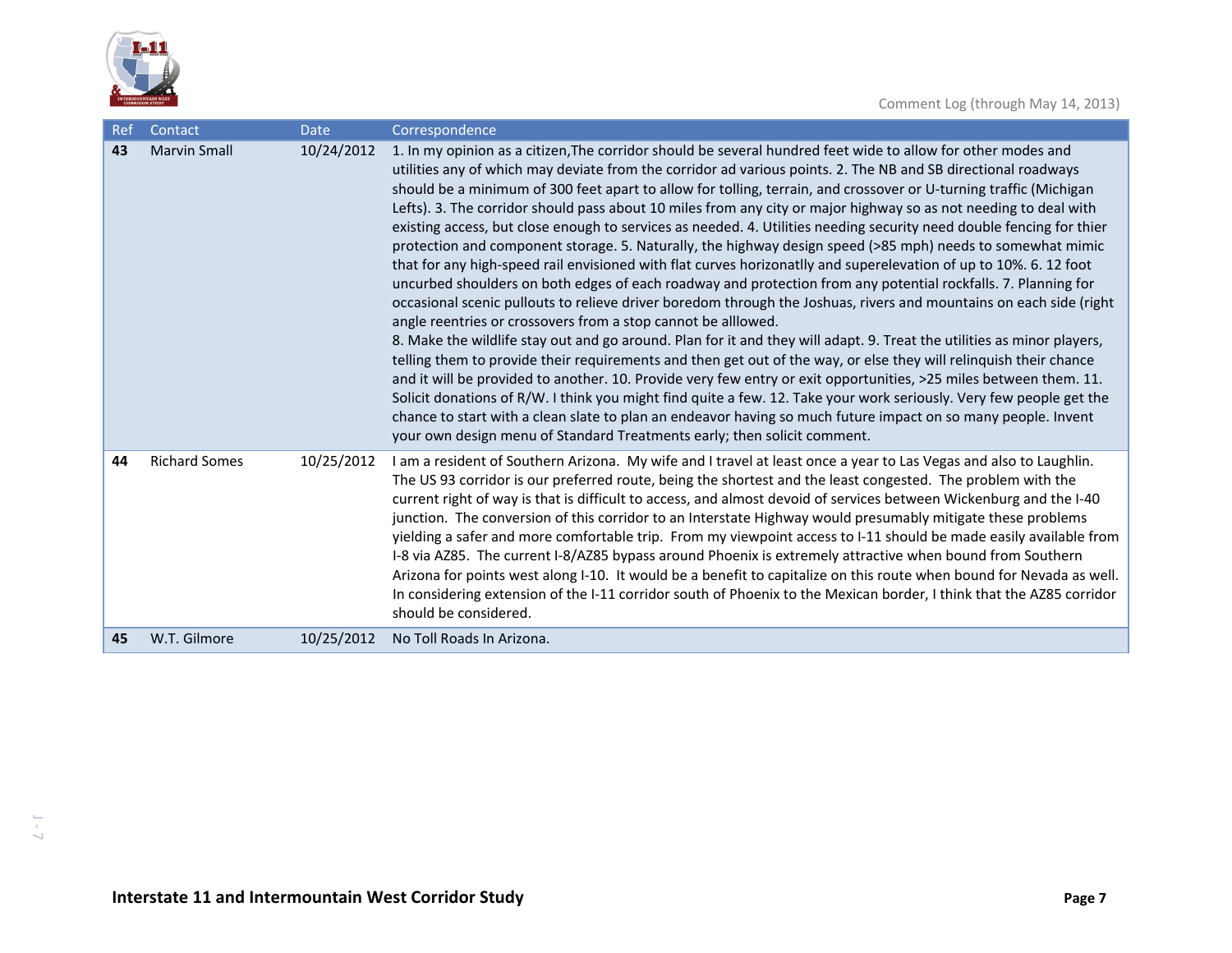

| Ref | Contact               | <b>Date</b> | Correspondence                                                                                                                                                                                                                                                                                                                                                                                                                                                                                                                                                                                                                                                                                                                                                                                                                                                                                                                                                                                                                                                                                                                                                                                                                                                                                                                                                                                                                                                                                                       |
|-----|-----------------------|-------------|----------------------------------------------------------------------------------------------------------------------------------------------------------------------------------------------------------------------------------------------------------------------------------------------------------------------------------------------------------------------------------------------------------------------------------------------------------------------------------------------------------------------------------------------------------------------------------------------------------------------------------------------------------------------------------------------------------------------------------------------------------------------------------------------------------------------------------------------------------------------------------------------------------------------------------------------------------------------------------------------------------------------------------------------------------------------------------------------------------------------------------------------------------------------------------------------------------------------------------------------------------------------------------------------------------------------------------------------------------------------------------------------------------------------------------------------------------------------------------------------------------------------|
| 46  | <b>Stuart Boggs</b>   | 10/29/2012  | OPPORTUNITES: Corridor would link the Phoenix and Las Vegas metropolitan areas, two of the largest metro areas<br>in the southwestern U.S. that are not linked by a direct interstate highway connection. Would contribute to the<br>development of the Canamex corridor that would enhance the movement of goods between three countries,<br>Mexico, the U.S. and Canada. Would provide the opportunity to develop multi-modal transportation options along<br>this corridor by developing a corridor that can accomodate both road and rail modes. TRANSPORTATION<br>COMPONENTS: Should be included in the Corridor to fulfill the preliminary identified needs (e.g., freeway,<br>passenger/freight rail, utility accommodation, others) Freeway, passenger/freight rail, electric transmission line to<br>tap into the developing solar power generating capacity in southern Arizona and the developing wind farm capcity<br>in northern Arizona. Corridor should also include room for telecommunications conduit and possibly oil/gas<br>transmission lines. SUCCESS: If it gets developed that would be a definition of success since funding and polital<br>support are still uncertain. Development of a truly multi-modal corridor would also be a sign of success.<br>CHALLENGES: Funding, political support, environmental concerns, effective outreach/partnering with Native<br>American communities. Legislative obstacles that may make it difficult to utilize State Trust land for this corridor. |
| 47  | Cash Jaszczak         | 10/22/2012  | Ms Quigley, attached is some of the correspondence I mentioned to you at the I-11 Corridor Study meeting. The<br>most significant point to be made is Nye's view that southern Nye County is part of Southern Nevada. It is Nye's<br>hope to have the RTC of Southern Nevada not be limited by the Clark/Nye border. Discuss at your convenience if<br>you so desire / ATTACHED: RTC Letter Re: RT Plan 2009-2030 - dated; 10/23/08/ NYE Letter Re: Review &<br>Comments to RT Plan 2009-2030 - dated; 10/6/08                                                                                                                                                                                                                                                                                                                                                                                                                                                                                                                                                                                                                                                                                                                                                                                                                                                                                                                                                                                                       |
| 49  | <b>Tamara Bennett</b> | 10/29/2012  | would like to see a close up of the proposed interstate 11 around wickenburg - we have received different<br>information - one that it would be west of wickenburg and the other that it would go up highway 60 which would<br>encroach on a lot of businesses/actually would eliminate them and what about the river preserve. We are<br>concerned citizens and would like to see a map that showed where it it beyond the ones I could find which you<br>couldn't tell exactly where it was as you could not enlarge the wickenburg area.                                                                                                                                                                                                                                                                                                                                                                                                                                                                                                                                                                                                                                                                                                                                                                                                                                                                                                                                                                          |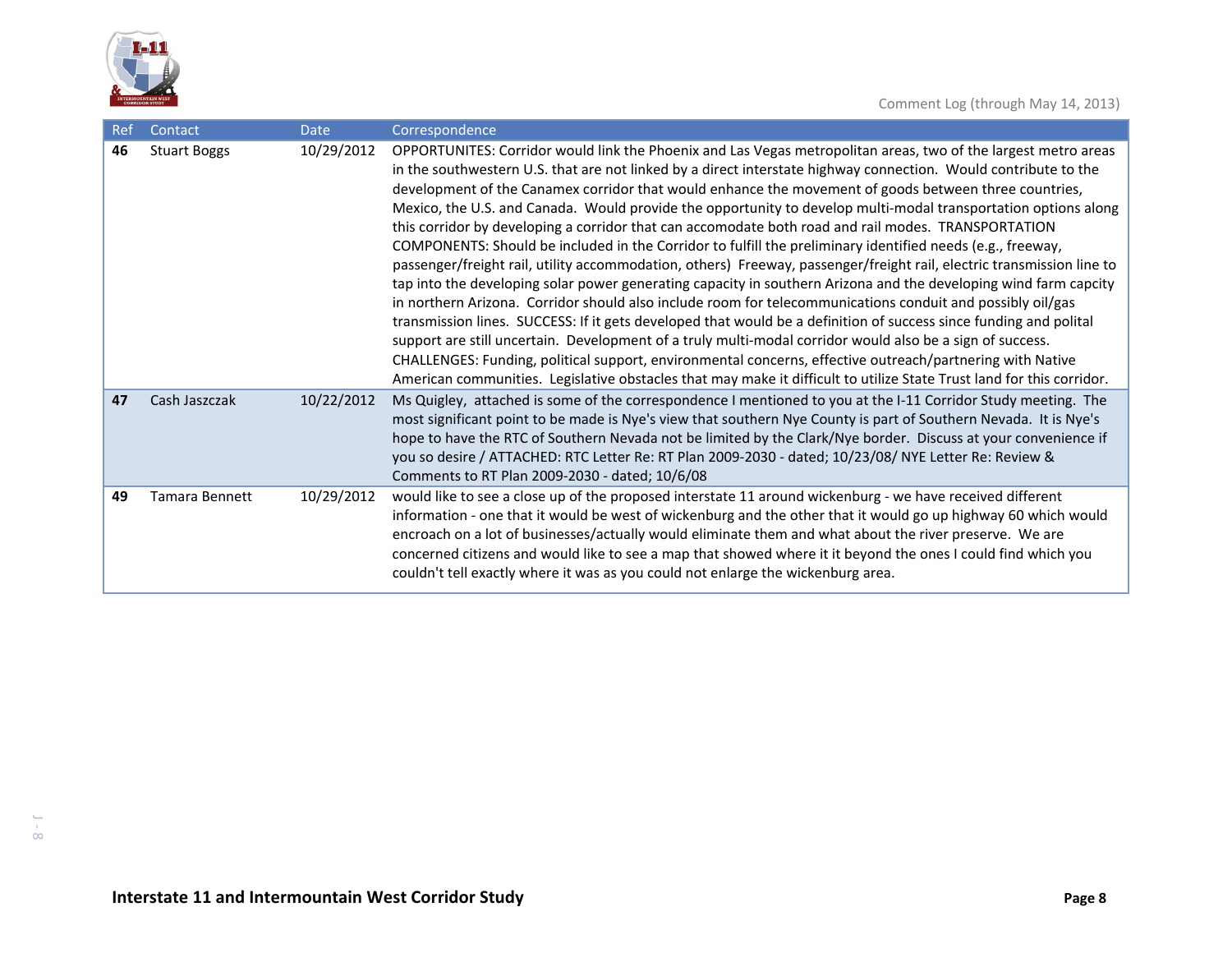

J - 9

| Ref | Contact       | <b>Date</b> | Correspondence                                                                                                                                                                                                                                                                                                                                                                                                                                                                                                                                                                                                                                                                                                                                                                                                                                                                                                                                                                                                                                                                                                                                                                                                                                                                                                                                                                                                                                                                                                                                                                                                                                                                                                                                                                                                                                                                                                                                                                                                                                                                                                                                                                                                                                                                                                                                                                                                                                                                                                                                                                                                                                                                                                                                                                                                                                                                                                                                                                                                                                                                                                                                                                                                                                                                                                                                                                                                                                                                                                                                                                                                                                                                                                                                                                                                                                                                                                                                                                                                                                                                                                                                                                                                                                                                                                                                                                                                                                                           |
|-----|---------------|-------------|--------------------------------------------------------------------------------------------------------------------------------------------------------------------------------------------------------------------------------------------------------------------------------------------------------------------------------------------------------------------------------------------------------------------------------------------------------------------------------------------------------------------------------------------------------------------------------------------------------------------------------------------------------------------------------------------------------------------------------------------------------------------------------------------------------------------------------------------------------------------------------------------------------------------------------------------------------------------------------------------------------------------------------------------------------------------------------------------------------------------------------------------------------------------------------------------------------------------------------------------------------------------------------------------------------------------------------------------------------------------------------------------------------------------------------------------------------------------------------------------------------------------------------------------------------------------------------------------------------------------------------------------------------------------------------------------------------------------------------------------------------------------------------------------------------------------------------------------------------------------------------------------------------------------------------------------------------------------------------------------------------------------------------------------------------------------------------------------------------------------------------------------------------------------------------------------------------------------------------------------------------------------------------------------------------------------------------------------------------------------------------------------------------------------------------------------------------------------------------------------------------------------------------------------------------------------------------------------------------------------------------------------------------------------------------------------------------------------------------------------------------------------------------------------------------------------------------------------------------------------------------------------------------------------------------------------------------------------------------------------------------------------------------------------------------------------------------------------------------------------------------------------------------------------------------------------------------------------------------------------------------------------------------------------------------------------------------------------------------------------------------------------------------------------------------------------------------------------------------------------------------------------------------------------------------------------------------------------------------------------------------------------------------------------------------------------------------------------------------------------------------------------------------------------------------------------------------------------------------------------------------------------------------------------------------------------------------------------------------------------------------------------------------------------------------------------------------------------------------------------------------------------------------------------------------------------------------------------------------------------------------------------------------------------------------------------------------------------------------------------------------------------------------------------------------------------------------------------------|
| 48  | Lauren Harvey | 10/30/2012  | Hello and thank you for the opportunity to provide comments at this early stage of the project. As you move<br>forward with high level visioning between Phoenix and the border with Mexico, it seems likely that the Avra Valley<br>located west of Tucson will be considered a potential corridor since this area was the subject of ADOT's I-10 Bypass<br>Study. There are a number of issues associated with this particular area that I want to bring to your attention. First<br>is the existence of the Central Arizona Project Tucson Mitigation Corridor that physically and biologically connects<br>Pima County's Tucson Mountain Park with the Tohono O'odham Nation and the mountains to the west. This 4.25<br>square mile corridor was acquired by the Bureau of Reclamation as partial mitigation for construction of the<br>Central Arizona Project. It is managed by Pima County and Arizona Game and Fish is a third party to the<br>cooperative agreement that states this area is only to be used to preserve plants and wildlife and to provide an<br>undeveloped corridor for wildlife movement. The ADOT I-10 Bypass Study proposed bisecting the Tucson<br>Mitigation Corridor and omitted any information regarding this critical existing corridor. The Bureau of<br>Reclamation, Pima County Board of Supervisors, and the Arizona Game and Fish Department opposed the I-10<br>Bypass and have since opposed the SunZia Transmission Project in this area. I strongly urge you to contact Carol<br>Erwin Area Manager of the Bureau of Reclamation Phoenix Area Office, the Pima County Board of Supervisors, and<br>the Arizona Game and Fish Department regarding the Tucson Mitigation Corridor. In addition to the agencies<br>noted above, the National Park Service opposed the I-10 Bypass and the SunZia Transmission Project in this<br>location due to inconsistencies with the establishment of Saguaro National Park including its designated wilderness<br>area. The National Park Service recommended that an Environmental Impact Statement consider the effects on<br>natural resources including the spread of invasive species and habitat fragmentation, degradation of cultural<br>resources, and visual impacts from sensitive viewing areas such as the Arizona-Sonora Desert Museum. The SunZia<br>Transmission Project subsequently removed this corridor from consideration due to the potential impacts. I<br>suggest you contact Darla Sidles Superintendent of the Saguaro National Park regarding their concerns. The Pima<br>County Tucson Mountain Park Management Plan addressed the Tucson Mitigation Corridor, lease properties such<br>as the Arizona-Sonora Desert Museum, and the management of visual, biological, and cultural resources. 62% of<br>visitors to Tucson Mountain Park visit the Arizona-Sonora Desert Museum and park road pull outs. These areas<br>overlook the iconic Sonoran Desert landscape of the Avra Valley, and an interstate corridor in this location my<br>result in negative impacts to the multi-million dollar tourist industry in southern Arizona. Please contact Kerry<br>Baldwin Natural Resource Superintendent with the Pima County Natural Resources, Parks and Recreation<br>Department to discuss this project. Tucson Mountain Park and the Tucson Mitigation Corridor are part of the Pima<br>County Conservation Lands System. The Pima County Sonoran Desert Conservation Plan identified priority<br>vulnerable species, cultural resources, special management areas, and critical linkages that may be impacted by a<br>highway in this location. The Sonoran Desert Conservation Plan contains a wealth of information regarding these<br>resources and I urge you to contact the Pima County Administrator's Office to access this data. In closing, local<br>roads such as Sandario Road, Kinney Road, and Gates Pass Road are designated Major Scenic Routes by the Pima<br>County Zoning Code and the intent of that designation is to preserve and enhance the visual resources of the<br>natural and built environment. Areas within one mile of Saguaro National Park, Tucson Mountain Park, and the<br>Tucson Mitigation Corridor are within the Pima County Buffer Overlay Zone which is an area designated to foster<br>wildlife habitat. Most of the private land adjacent to Saguaro National Park, Tucson Mountain Park, and the Tucson |
|     |               |             | Mitigation Corridor is included in the Resource Transition Zone land use category of the Pima County<br>Comprehensive Plan, and development of these lands is to blend with the natural landscape and support<br>environmentally sensitive linkages. I am very interested in participating in this project as it may relate to the Avra<br>Valley and appreciate being included in your mailing list.                                                                                                                                                                                                                                                                                                                                                                                                                                                                                                                                                                                                                                                                                                                                                                                                                                                                                                                                                                                                                                                                                                                                                                                                                                                                                                                                                                                                                                                                                                                                                                                                                                                                                                                                                                                                                                                                                                                                                                                                                                                                                                                                                                                                                                                                                                                                                                                                                                                                                                                                                                                                                                                                                                                                                                                                                                                                                                                                                                                                                                                                                                                                                                                                                                                                                                                                                                                                                                                                                                                                                                                                                                                                                                                                                                                                                                                                                                                                                                                                                                                                    |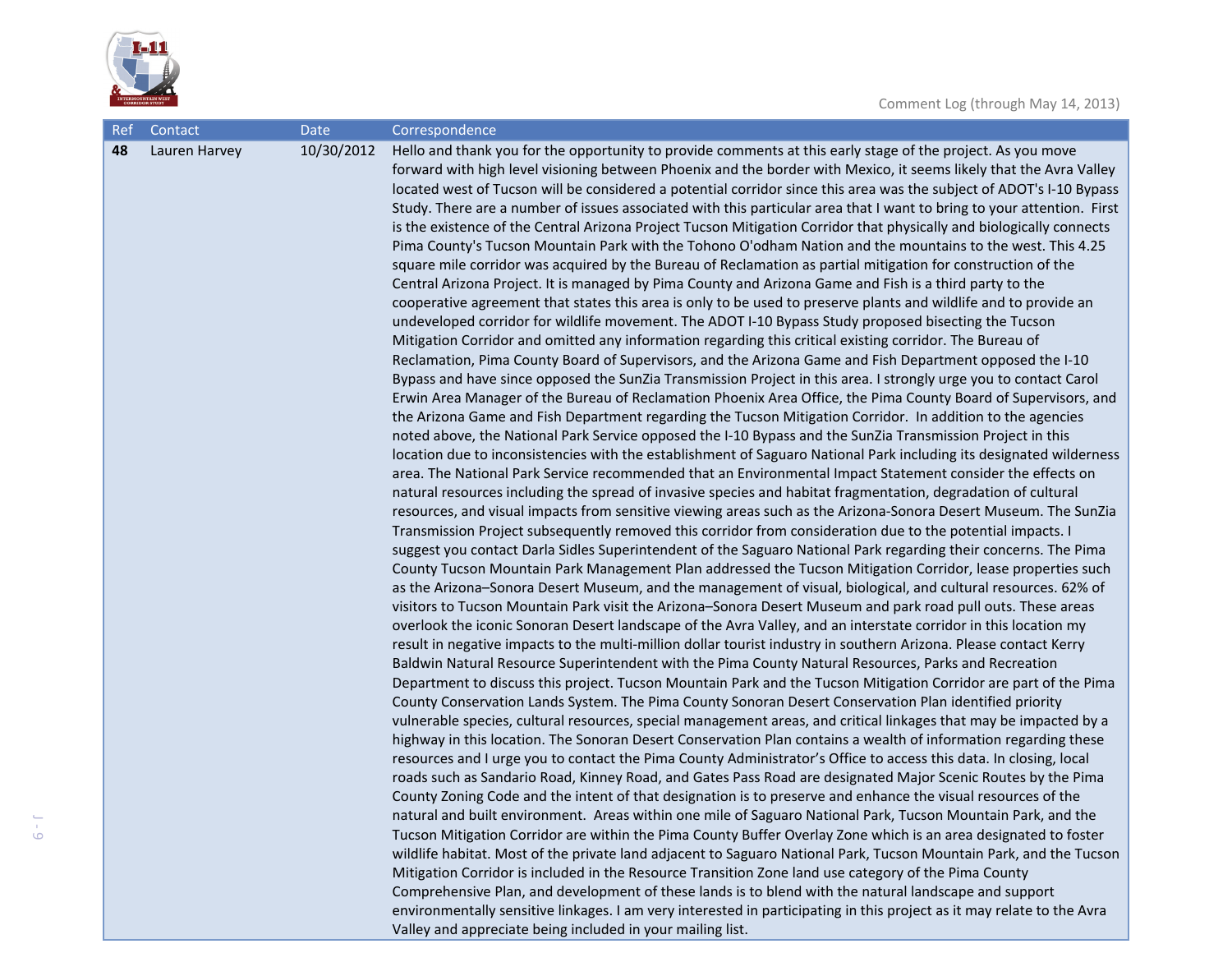

| Ref | Contact               | <b>Date</b> | Correspondence                                                                                                                                                                                                                                                                                                                                                                                                                                                                                    |
|-----|-----------------------|-------------|---------------------------------------------------------------------------------------------------------------------------------------------------------------------------------------------------------------------------------------------------------------------------------------------------------------------------------------------------------------------------------------------------------------------------------------------------------------------------------------------------|
| 50  | John Mahr             | 10/16/2012  | 10/16/12: Save the Joshua trees west of Wickenburg ; 10/18/12: We make the drive at least once a year. We<br>would consider it more with an interstate.                                                                                                                                                                                                                                                                                                                                           |
| 51  | Chuck Onwubu          | 10/16/2012  | If an interstate designation can speed up widening US 93 in Arizona, I'm all for it.                                                                                                                                                                                                                                                                                                                                                                                                              |
| 52  | Andrew Stocker        | 10/26/2012  | OPPORTUNITIES; This is an opportunity to increase rail travel. TRANSPORTATION COMPONENTS: Passenger and<br>freight rail should be considered. CHALLENGES; More sprawl.                                                                                                                                                                                                                                                                                                                            |
| 52  | Jim Robinette         | 10/17/2012  | This project is just in time to provide much needed infrastructure for future growth in the Southwest US and future<br>trade with Mexico and beyond                                                                                                                                                                                                                                                                                                                                               |
| 53  | Gianna Walker         | 11/28/2012  | Is there a google earth .kmz file for the I-11 corridor route (possible route) available? Or is it just a broad general<br>plan and that's why it's shown at a small scale map. What software does ADOT use to create their maps?                                                                                                                                                                                                                                                                 |
| 54  | <b>Gary Hancock</b>   | 12/3/2012   | This looks like an outstanding opportunity to direct growth, create business hubs and transportation corridors<br>throughout the region. At this point I'm interested in the routing options and the draft EISs. Also in receiving<br>information on upcoming public events and press releases.                                                                                                                                                                                                   |
| 55  | <b>Rick Gutierrez</b> | 12/4/2012   | Attached is the I-11 Project Information from the materials I got from the public meeting in Phoenix. I showed the<br>Prescott corridor alternative for I-11,,,,which will use part of I-17, Highway 69, highway 89, part of I-40to<br>Kingman,,,then to Las Vegas. This corridor will benefit greater areas that will be served by roadway, rail, water, gas<br>and other utilities. The most important of all is water getting to the high country and then serve larger radial<br>communities. |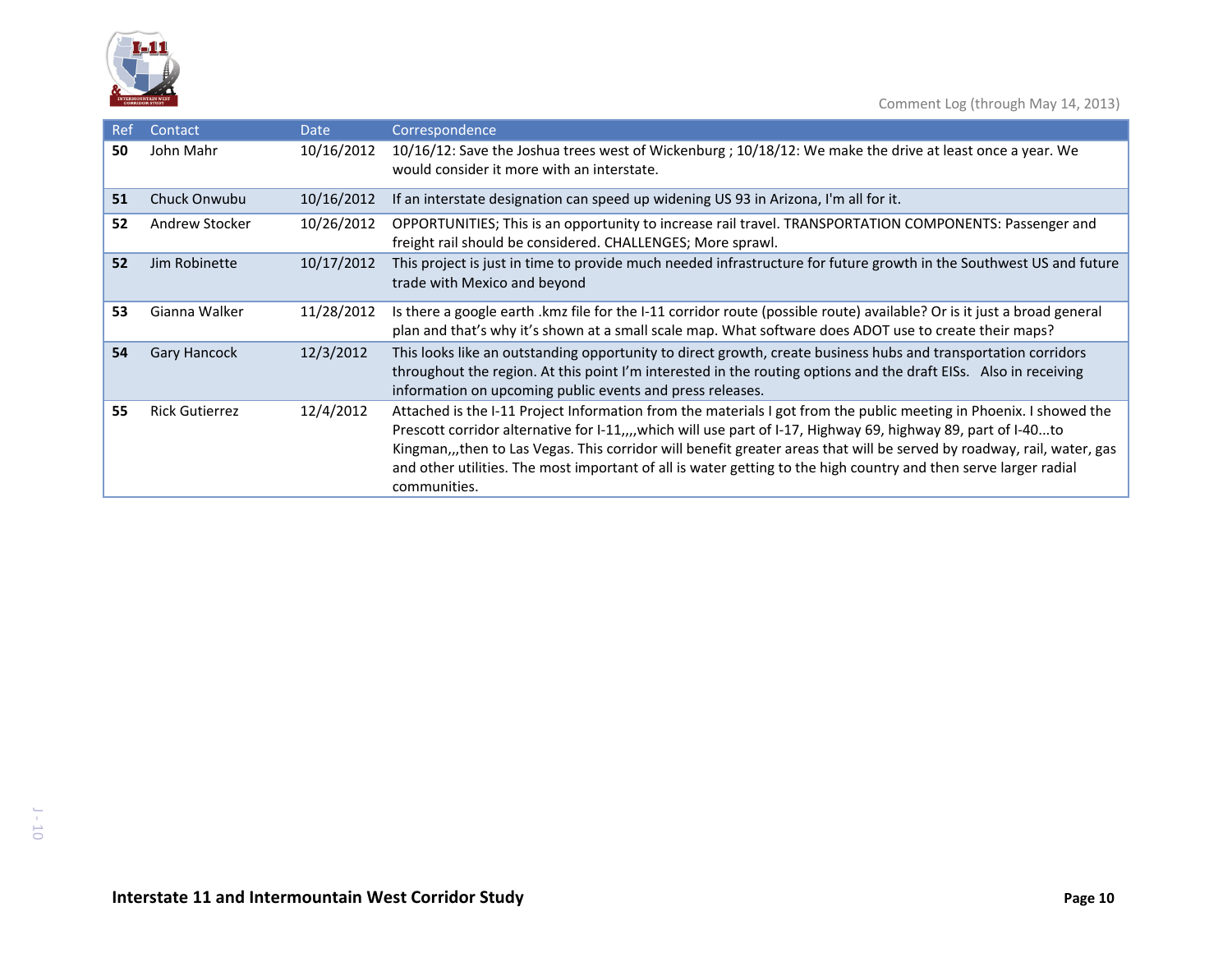

| Ref | Contact              | <b>Date</b> | Correspondence                                                                                                                                                                                                                                                                                                                                                                                                                                                                                                                                                                                                                                                                                                                                                                                                                                                                                                                                  |
|-----|----------------------|-------------|-------------------------------------------------------------------------------------------------------------------------------------------------------------------------------------------------------------------------------------------------------------------------------------------------------------------------------------------------------------------------------------------------------------------------------------------------------------------------------------------------------------------------------------------------------------------------------------------------------------------------------------------------------------------------------------------------------------------------------------------------------------------------------------------------------------------------------------------------------------------------------------------------------------------------------------------------|
| 56  | Larry W. Doescher    | 12/15/2012  | Coordination with ADOT's CANAMEX Team might help cut some corners, saving time and money spent evaluating<br>AZ segments.<br>I really like this concept/idea of evaluating/developing a new port facility in Mexico. It would be possible to bring<br>commodities/product up through the Yuma, AZ area northward into Nevada.                                                                                                                                                                                                                                                                                                                                                                                                                                                                                                                                                                                                                   |
|     |                      |             | At the Phoenix, AZ meeting, it was mentioned this facility should evaluate all types of goods/services/commodities<br>which might benefit from a multi-modal corridor. While I see the benefits of a broad approach, I would caution<br>against getting hung-up on forcing/requiring all types of transportation in the same corridor. Just like our<br>highways sometimes benefit from a bifurcated alignment so too may the different modes of transportation.<br>Examples of these, which most or all were mentioned, would be recreational use/access, trucking, freight rail,<br>highspeed commuter rail, and energy transmission (electric, gas, oil, fuel). Please consider population centers<br>which might benefit or provide logical nodes along the route. Existing facilities and features might prove to be<br>attractive starting points as initial investment can be substantially lower. Consider the needs of those who might |
|     |                      |             | use the corridor. Where are existing population centers, truck stops, fueling opportunities, lodging, refineries, rail<br>systems, airports, transmission lines and rest areas? What areas are more attractive to expanding such<br>facilities/features? Where might the access control be easier to obtain or more absolute? Consider the<br>development of inland ports as potential nodes. In AZ, Kingman look like a decent choice. Kingman has rail,<br>highway and an underutilized airport.                                                                                                                                                                                                                                                                                                                                                                                                                                              |
| 57  | Ken Bateman          | 12/17/2012  | Why cant the existing route 60/93 be used with updates? Just make it the divided highway where it needs to be<br>and any other improvments to consider it as part of the Interstate Highway System. Stop wasting time on this as<br>the longer this is delayed, the higher the cost: Look what I-10 cost thru Central Phoenix after all the years of<br>debating where/how it should be built. When finally done it was done as to the original route, just not elevated as<br>originally proposed. The Hoover dam bypass bridge has been a great start to make I-11 happen.                                                                                                                                                                                                                                                                                                                                                                    |
| 58  | Lew Sowards          | 12/21/2012  | Letter to Wickenburg City Council, ADOT, and Wickenburg Sun                                                                                                                                                                                                                                                                                                                                                                                                                                                                                                                                                                                                                                                                                                                                                                                                                                                                                     |
| 59  | <b>Thomas Roller</b> | 12/28/2012  | Where is the map of the proposed route?                                                                                                                                                                                                                                                                                                                                                                                                                                                                                                                                                                                                                                                                                                                                                                                                                                                                                                         |
| 60  | Dave Booth           | 12/29/2012  | After recently retiring from a 40 year government career, I fully support this project and recognize the need for an<br>interstate roadway between Phoenix and Las Vegas. My career included;<br>Washington State Patrol (25 yrs.)<br>Washington State Department of Labor & Industries (6 yrs.)<br>Washington State Department of Transportation (4 yrs.)<br>City of Phoenix (5 yrs.)<br>Let me know if I can help, and thanks for your work on this project.                                                                                                                                                                                                                                                                                                                                                                                                                                                                                  |
| 61  | Reed Kempton         | 1/2/2013    | I would urge you to include ways for people to walk and bicycle in and across the corridor.                                                                                                                                                                                                                                                                                                                                                                                                                                                                                                                                                                                                                                                                                                                                                                                                                                                     |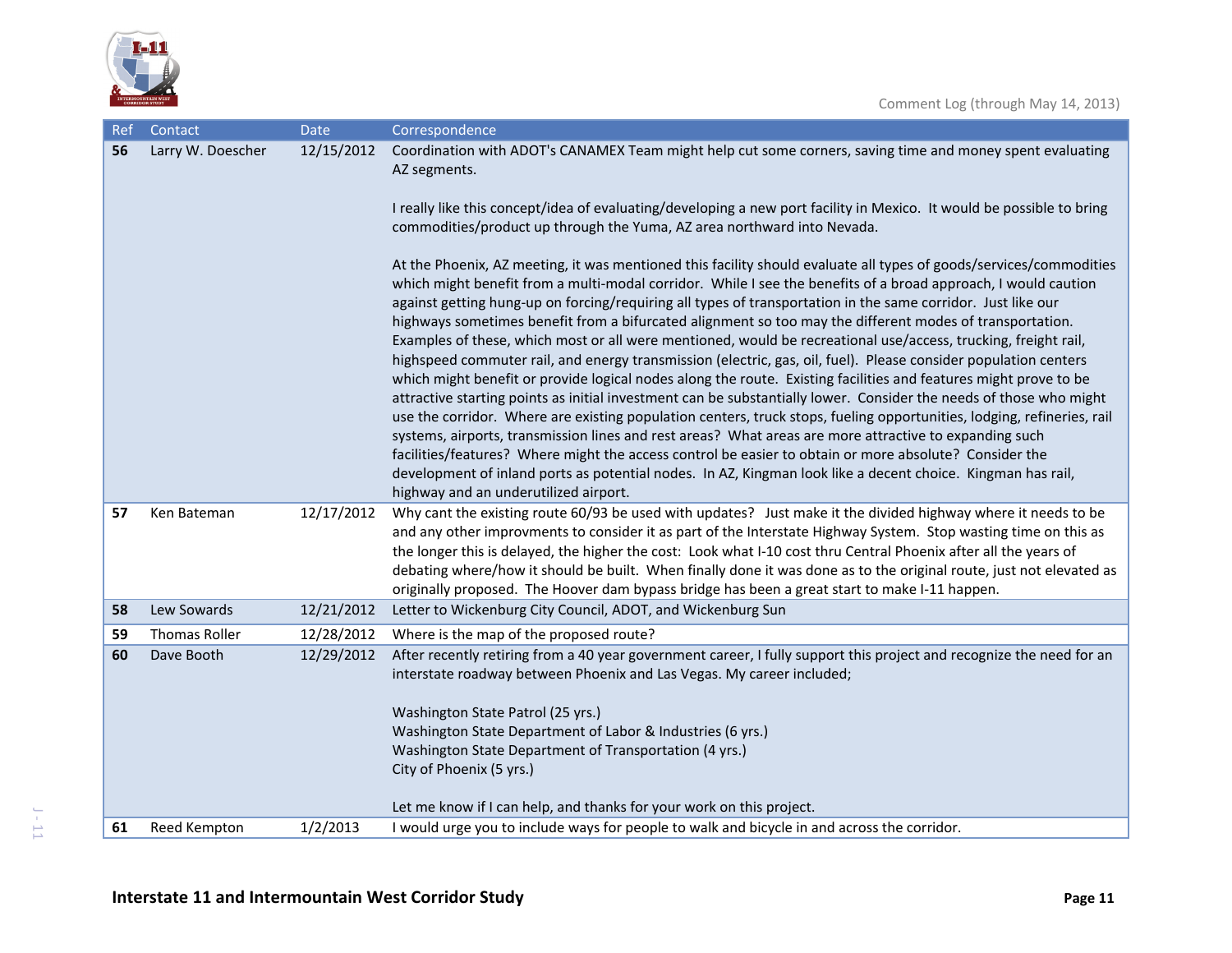

| Ref | Contact              | <b>Date</b> | Correspondence                                                                                                                                                                                                                                                                                                                                                                                                                                                                                                                                                                                                                                                                                                                                                                                                                                                                                                                                                                                                                                                                                                                                                                                                                                                                                                                                                                                                                                    |
|-----|----------------------|-------------|---------------------------------------------------------------------------------------------------------------------------------------------------------------------------------------------------------------------------------------------------------------------------------------------------------------------------------------------------------------------------------------------------------------------------------------------------------------------------------------------------------------------------------------------------------------------------------------------------------------------------------------------------------------------------------------------------------------------------------------------------------------------------------------------------------------------------------------------------------------------------------------------------------------------------------------------------------------------------------------------------------------------------------------------------------------------------------------------------------------------------------------------------------------------------------------------------------------------------------------------------------------------------------------------------------------------------------------------------------------------------------------------------------------------------------------------------|
| 62  | <b>Steve Norwood</b> | 2/9/2013    | Please add my name to the mailing list. I note that there are already several interstate highways leading into<br>population centers in Canada, so funding should not be spent for this portion. After completetion of I-11 between<br>Las Vegas and Phoenix, a new segment to much more populous Mexico and later a wider highway to Reno makes<br>sense. I would like to know the exact route of I-11 where it will cross existing old Highway 80 in SW Maricopa<br>County.                                                                                                                                                                                                                                                                                                                                                                                                                                                                                                                                                                                                                                                                                                                                                                                                                                                                                                                                                                     |
| 63  | Landry               | 2/13/2013   | I've read through some of the comments in the stakeholders meeting* said that Interstate 17 exists and could be<br>extended for considerably less money than I-11. I'm originally from Kanab, Utah, which was near that proposed<br>corridor, and noticed that one of the factors that eventually led to I-11 being prioritized over an I-17 northern<br>extension was cost. What will the cost for I-11 be as opposed to an I-17 extension? I haven't seen anything<br>concerning the price of I-11 or an I-17 northern extension and what the cost would be in 2013 dollars.                                                                                                                                                                                                                                                                                                                                                                                                                                                                                                                                                                                                                                                                                                                                                                                                                                                                    |
| 64  | Linda S. Darr        | 2/14/2013   | I would love to see the highway between Reno and Las vegas improved, especially in the Walker Lake area,<br>possibly rerouting it around Hawthorne and move it to the east of the lake. The curvy 2 lane road is very<br>dangerous and many accidents happen there. I make many trips to Phoenix and that Lake area is the worst part of<br>my journey.                                                                                                                                                                                                                                                                                                                                                                                                                                                                                                                                                                                                                                                                                                                                                                                                                                                                                                                                                                                                                                                                                           |
| 65  | <b>Terry Bown</b>    | 2/14/2013   | Back in about 1997, while living in Las Vegas, we came across the idea of the CanaMax project. We were very<br>excited about this project but never heard much about it after our visit to the Mall. We have moved to northern<br>Nevada, Fallon, and recently heard about the project on the morning news. Do you have any proposed route from<br>Las Vegas to Canada? Currently we have trucking dropping down from Idaho headed to the L.A. area. We also<br>have trucking from Reno's industrial park. Would the I-II be near or thru our area. We also have property off I-10<br>in the Tucson area. Being in our 70's we realize we most likely will be gone before this comes about BUT we are<br>excited to the possibility of growth in the Fallon area. How would this route impact the proposed hub in KC?                                                                                                                                                                                                                                                                                                                                                                                                                                                                                                                                                                                                                             |
| 66  | <b>Terry Bown</b>    | 2/19/2013   | Several years ago there was a segement on Goodmorning America on the Transportation hub being built in KC. It<br>was stated that the highway from Mexico, going thru Austin Texas would end up in KC. From this article, it appears<br>that rather than having distribution points at various sea ports everything would be trucked to KC than sent out to<br>warehouses in the US. I did deduce that the infrastructure was already underway.<br>We have a family member who is a cross country driver and I was surprised that companies dispatch there drivers<br>from Reno thru Fallon, Hawthorne and over the Sierras into the Southern California area. Trucks from Idaho take<br>this same route. Not many trucks come out of Las Vegas and use this route. Thus the I-15 corriador is busy. The<br>routes I mentioned are mostly two lane with a speed limit of 70 mph. Also of interest is the Commercial Center<br>East of Reno, which has the potential of drawing more warehouses from the Bay Area. Trucks from this center<br>either go back thru Reno and south on the 395 or take I-80 to Fernley, Fallon and the previously mentioned route.<br>A Freeway grade road would open up so many oppertunties for many areas of our economey. Shipping from the<br>northwest ports could miss the heavy traffice on northern California roads, Lake Tahoe would be easier to get to,<br>and many other reasons to consider this route. |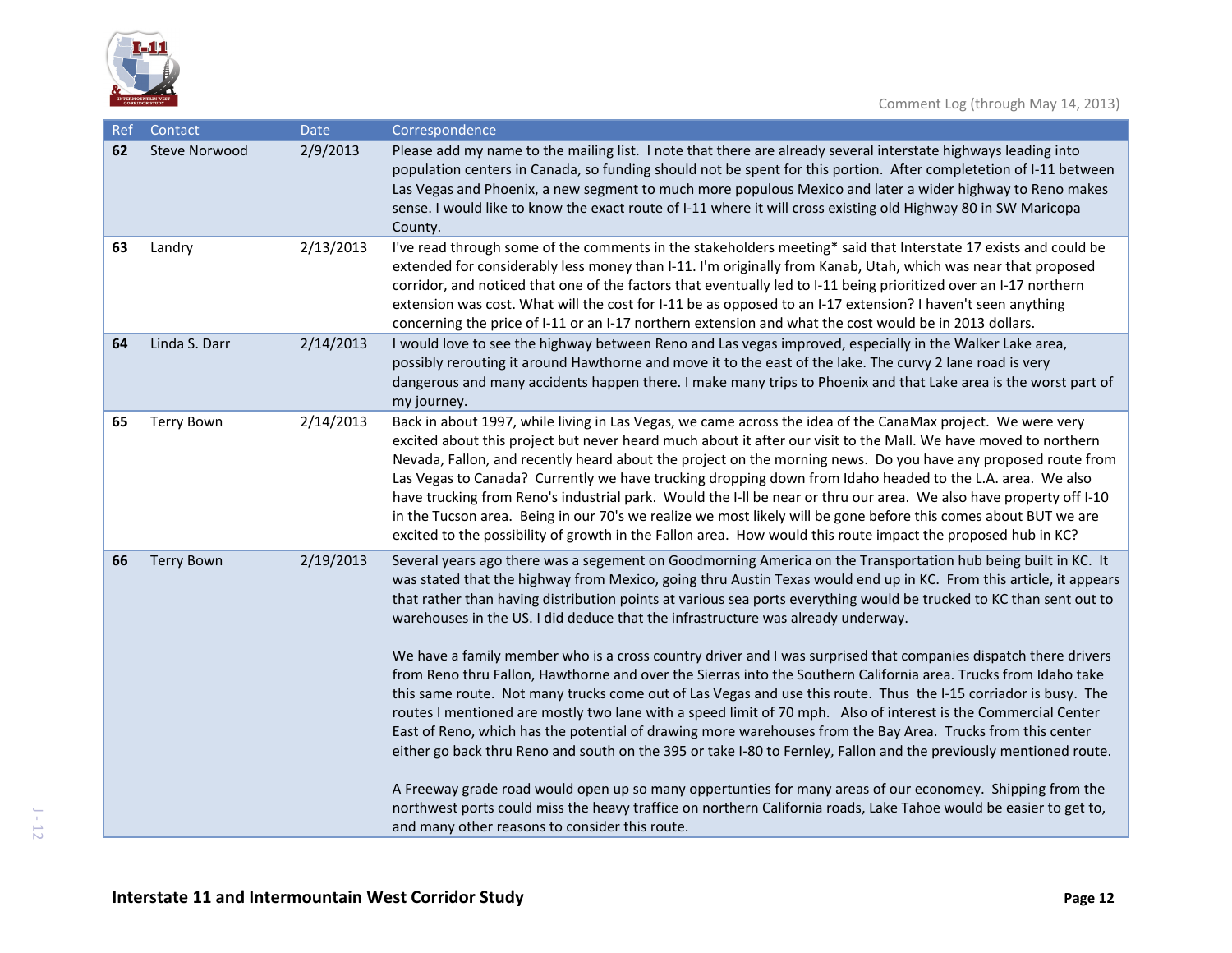

| Ref | Contact            | Date      | Correspondence                                                                                                                                                                                                                                                                                                                                                                                                                                                                                                                                                                                                                                                                                                                                                                                                                                                                                                                                                                                                                                                                                                                                                              |
|-----|--------------------|-----------|-----------------------------------------------------------------------------------------------------------------------------------------------------------------------------------------------------------------------------------------------------------------------------------------------------------------------------------------------------------------------------------------------------------------------------------------------------------------------------------------------------------------------------------------------------------------------------------------------------------------------------------------------------------------------------------------------------------------------------------------------------------------------------------------------------------------------------------------------------------------------------------------------------------------------------------------------------------------------------------------------------------------------------------------------------------------------------------------------------------------------------------------------------------------------------|
| 67  | <b>Ed Mears</b>    | 2/19/2013 | We are very interested in the development of this corridor to provide a safer freeway system.                                                                                                                                                                                                                                                                                                                                                                                                                                                                                                                                                                                                                                                                                                                                                                                                                                                                                                                                                                                                                                                                               |
| 68  | Jeffrey Allen      | 2/20/2013 | Private investors have offered to fund to 99% of the \$330 Million budget of the I-11 Boulder City Bypass toll road.                                                                                                                                                                                                                                                                                                                                                                                                                                                                                                                                                                                                                                                                                                                                                                                                                                                                                                                                                                                                                                                        |
| 69  | Robert Lee         | 3/2/2013  | Also submitted same comment to NDOT website:                                                                                                                                                                                                                                                                                                                                                                                                                                                                                                                                                                                                                                                                                                                                                                                                                                                                                                                                                                                                                                                                                                                                |
|     |                    |           | As a trucking company owner and a citizen and taxpayer, I am very interested in seeing the building of the<br>proposed Interstate 11.                                                                                                                                                                                                                                                                                                                                                                                                                                                                                                                                                                                                                                                                                                                                                                                                                                                                                                                                                                                                                                       |
|     |                    |           | 1. While I understand and support the 'core' segment of an Interstate 11 being established between the Las Vegas<br>and Phoenix metropolitan areas, I would strongly encourage a northward extension of an Interstate 11 into Reno-<br>Sparks, Nevada. Reno-Sparks is a major transportation and logistics hub in, for and beyond the Intermountain<br>West. The Reno area is currently served quite well in an east-west direction by Interstate 80. However, in the<br>north-south direction, surface transportation companies (like mine) and individual motorists must settle for the<br>much slower and circuitous and inefficient use of U.S. Highway 95 to travel to and from Reno and Las Vegas. And<br>using U.S. 95 to and from Reno requires a long, 30-plus miles diversion down Interstate 80 to and from Fernley,<br>and then another approximately 25-mile, lengthy travel segment on U.S. Highway 50 to and from U.S. 95. A more<br>direct route between the Reno-Sparks and Las Vegas markets via an Interstate 11 would only positively add to the<br>economic growth and prosperity of Nevada, in particular, and to the Intermountain West, in general. |
|     |                    |           | 2. As a business owner who must save every dollar possible in the successful operation of my company, I would<br>strongly encourage that an Interstate 11 NOT be entirely a tolled highway. Depending on the cost, both as a<br>businessman and private citizen, I would likely NOT use an Interstate 11 that is totally tolled. I believe that only the<br>most congested and highly used portions of an Interstate 11 in the urban areas of Reno, Las Vegas, Phoenix (and<br>Tucson, if an Interstate 11 extended that far south) should have some tolled lanes. And I emphasize the<br>incorporation and use of only "some" tolled lanes in those urban areas, and not "all" lanes of an Interstate 11.                                                                                                                                                                                                                                                                                                                                                                                                                                                                  |
|     |                    |           | 3. Finally, I would encourage the government agencies and other entities that are conducting the "I-11 and<br>Intermountain West Corridor Study" to use social media sites like Facebook and Twitter to help inform the public<br>about the proposed Interstate 11. The American public, including companies and individuals, will benefit<br>enormously from the economic and travel contributions of an Interstate 11, and have a great stake in knowing<br>about its potential development.                                                                                                                                                                                                                                                                                                                                                                                                                                                                                                                                                                                                                                                                              |
| 70  | Benjamin Challinor | 3/5/2013  | As a citizen of Nevada who travels between Reno and the Las Vegas area, it would be a great idea for the proposed<br>I-11 to pass through Las Vegas. As the Las Vegas to Phoenix corridor is already close to being reality, pending the<br>State Legislators and Federal Funding, it should be extended northwards towards Reno, or close to it. Nevada is<br>already missing a major North/South corridor. And with Reno becoming a major distribution hub, a proposed I-11<br>extension through, or near, Reno from Las Vegas would help commerce and much much more.                                                                                                                                                                                                                                                                                                                                                                                                                                                                                                                                                                                                    |